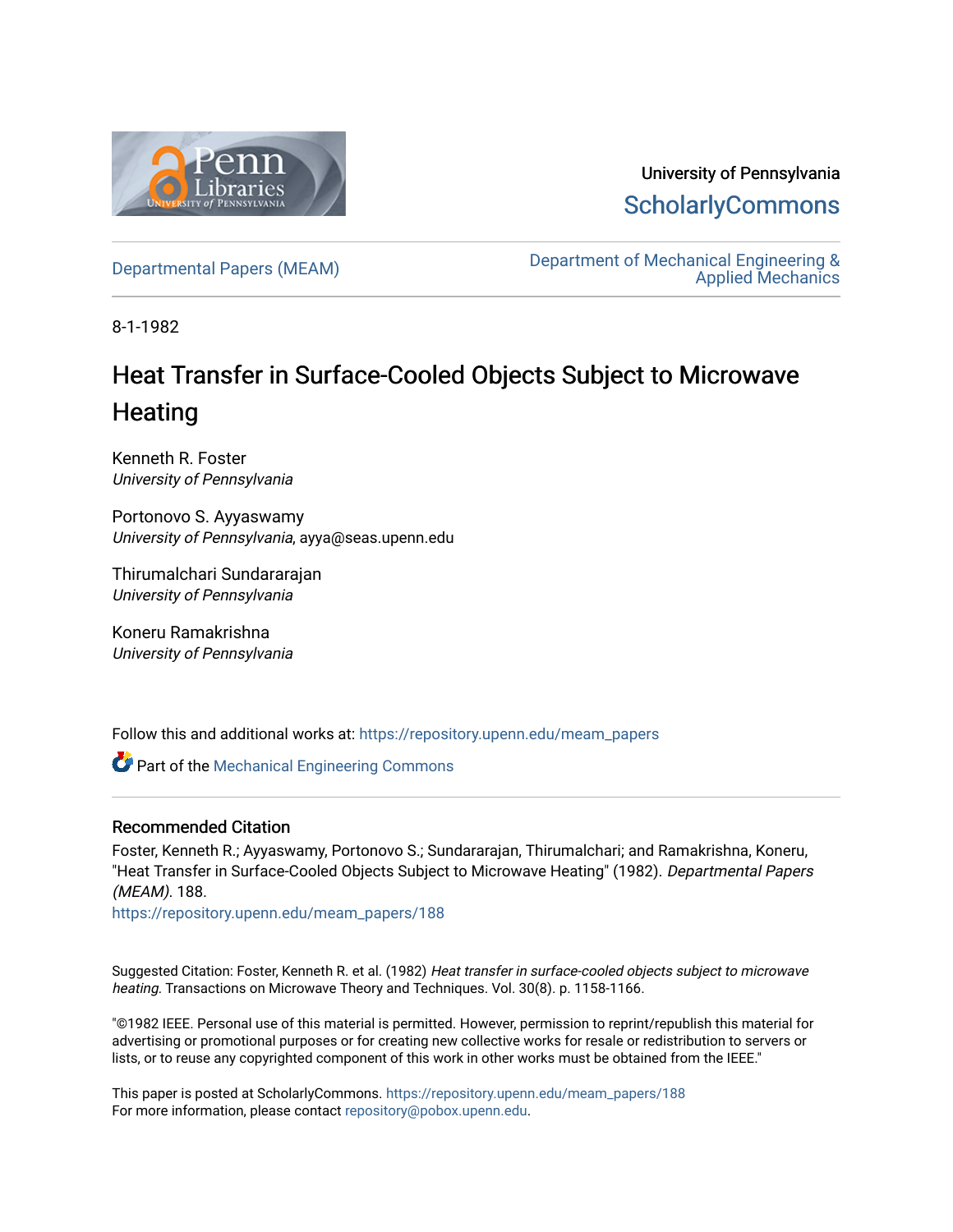## Heat Transfer in Surface-Cooled Objects Subject to Microwave Heating

## **Abstract**

Several investigators in microwave bioeffects research have exposed biological preparations to intense microwave fields, while at the same time cooling the sample with flowing water. We examine the heat transfer characteristics of this situation, to estimate the maximum temperature increase and thermal time constants that might be encountered in such an experiment. The sample is modeled as a uniform sphere, cylinder, or slab subject to uniform heating, which is located in an unbounded coolant flow. The heat transfer is determined by the Biot and Reynolds numbers (which reflect the geometry, fluid flow, and material thermal properties of the system) the temperature rise is governed by the heat conduction equation coupled with external convection. The results are expressed in terms of nondimensional quantities, from which the thermal response of a heated object of arbitrary size can be determined. At low coolant flow rates, the maximum temperature rise can be biologically significant, even for relatively small objects (of millimeter radius) exposed to moderate levels of microwave energy (with a SAR of ca. 100 mW/g). The results are valid also where the coolant is a gas or a liquid different from water, the only restriction being on the Reynolds number of the flow.

## **Disciplines**

Engineering | Mechanical Engineering

## **Comments**

Suggested Citation: Foster, Kenneth R. et al. (1982) Heat transfer in surface-cooled objects subject to microwave heating. Transactions on Microwave Theory and Techniques. Vol. 30(8). p. 1158-1166.

"©1982 IEEE. Personal use of this material is permitted. However, permission to reprint/republish this material for advertising or promotional purposes or for creating new collective works for resale or redistribution to servers or lists, or to reuse any copyrighted component of this work in other works must be obtained from the IEEE."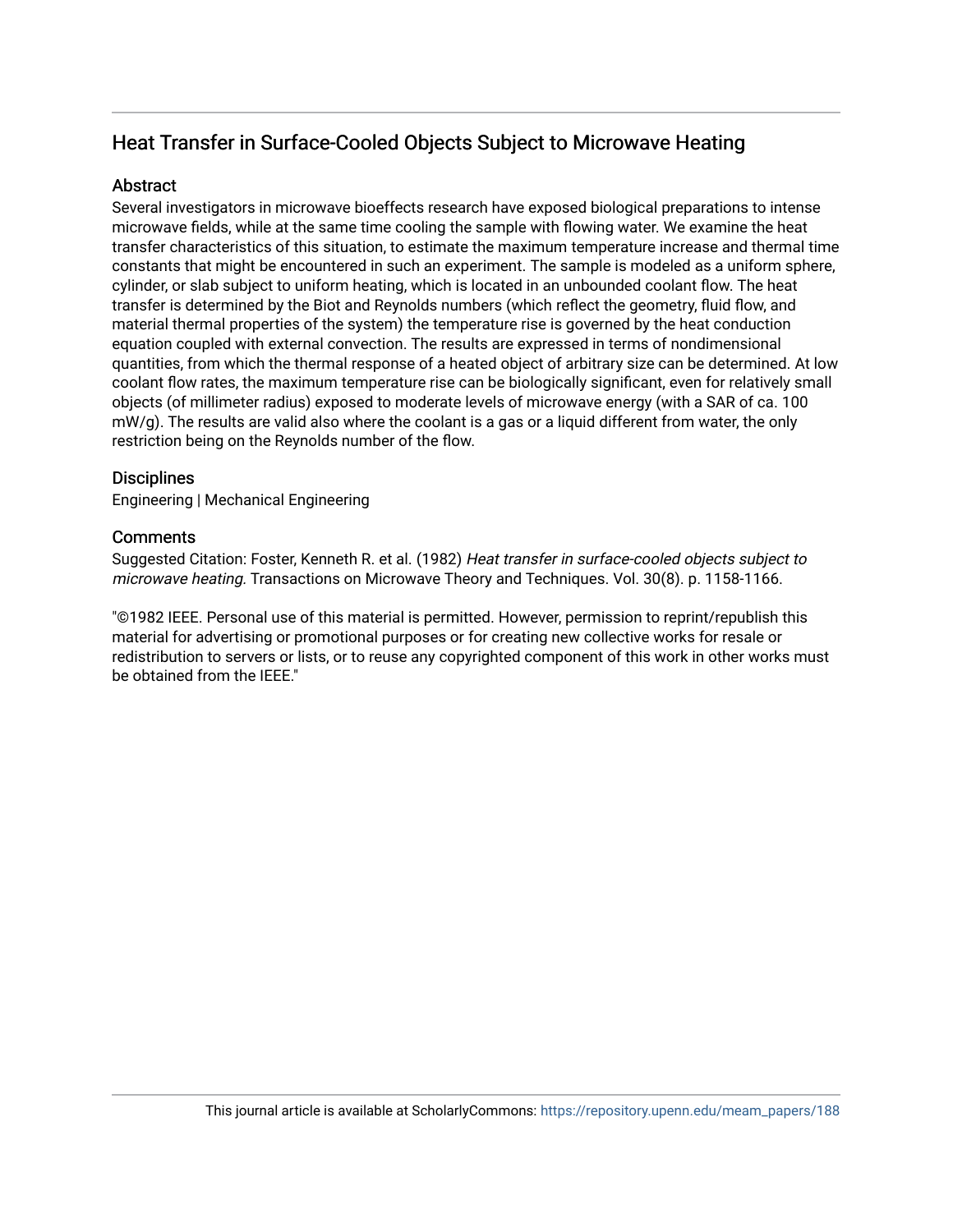

Donald L. Morton, Professor of Surgery and Chief, Divisions of Surgical Oncology and General Surgery, is a graduate of the University of California School of Medicine, San Francisco. As a young medical student at the University of California, he became interested in the newly emerging science of cancer, particularly in the clinical application of immunology to cancer treatment and diagnosis. Following his internship and residency, he joined the National Cancer

Institute, Bethesda, MD, where he became Head of the Tumor Immunology Section and Senior Surgeon of the Surgery Branch. There, he performed extensive studies and developed his ideas of immunotherapy, and made a number of important contributions which helped advance the knowledge of the role of the immune system in the body's defense against cancer. In April, 1971, he came to UCLA and founded the Division of Surgical Oncology at the UCLA School of Medicine. Today, both the doctor and the Division are best known for work in the development and application of immunotherapy involving the stimulation of patients' immune responses as a treatment for cancer.

Dr. Morton is a recognized leader in the field of immunotherapy and has published almost 300 papers and articles advancing the knowledge of cancer, including malignant melanoma, lung cancer, bone and soft tissue sarcomas, breast cancer and colon cancer,

# Heat Transfer in Surface-Cooled Objects Subject to Microwave Heating

## KENNETH R. FOSTER, SENIOR MEMBER, IEEE, PORTONOVO S. AYYASWAMY, THIRUMALCHARI SUNDARARAJAN, AND KONERU RAMAKRISHNA

d

Abstract — Several investigators in microwave bioeffects research have exposed biological preparations to intense microwave fields, while at the same time cooling the sample with flowing water. We examine the heat transfer characteristics of this situation, to estimate the maximum temperature increase and thermal time constants that might be encountered in such an experiment. The sample is modeled as a uniform sphere, cylinder, or slab subject to uniform heating, which is located in an unbounded coolant flow. The heat transfer is determined by the Biot and Reynolds numbers (which reflect the geometry, fluid flow, and material thermal properties of the system); the temperature rise is governed by the heat conduction equation coupled with external convection. The results are expressed in terms of nondimensional quantities, from which the thermal response of a heated object of arbitrary size can be determined. At low coolant flow rates, the maximum temperature rise can be biologically significant, even for relatively small objects (of millimeter radius) exposed to moderate levels of microwave energy (with a SAR of ca. 100 mW/g). The results are valid also where the coolant is a gas or a liquid different from water, the only restriction being on the Reynolds number of the flow.

#### I. NOMENCLATURE

- $\boldsymbol{a}$ Radius of the spherical tissue, in meters.
- $B_n$  Constant of integration in (11), (18), and (25).<br>Bi Biot number.
- Biot number.

Manuscript received December 16, 1981; revised March 22, 1982. This work was supported in part by the National Cancer Institute, Department of Health and Human Resources, under Grant 1-RO 1-CA26046.

K. R. Foster is with the Department of Bioengineering, University of Pennsylvania, Philadelphia, PA 19104.

P. S. Ayyaswamy, T. Sundararajan, and K. Ramakrishna are with the Department of Mechanical Engineering and Applied Mechanics, University of Pennsylvania, Philadelphia, PA 19104.

- $C_p$ Specific heat, in joules per kilogram degrees Celsius. Half the thickness of the rectangular tissue, in meters.
- h Convective heat transfer coefficient, in watts per square meter degrees Celsius.
- $J_m(x)$  Bessel function of the first kind and order m, of a real argument x.
- k Thermal conductivity, in watts per meter degrees Celsius; without subscript it refers to the tissue.
- L Characteristic length =  $a$  or  $R$  or  $d$  or as appropriate.
- Nu Nusselt number =  $hL/K$ .
- Pe Peclet number  $=$  Re Pr.
- Pr Prandtl number  $= \nu/\alpha$ .
- $\mathcal Q$ Volumetric heat generation, in watts per cubic meter.
- Radial coordinate.
- $\boldsymbol{R}$ Radius of the cylindrical tissue, in meters.
- Re Reynolds number  $= U_{\infty} L / v$ .
- t Time.
- $\boldsymbol{T}$ Temperature, in degrees Celsius.
- $U_{\infty}$ Free stream velocity, in meters per hour.
- $\mathbf{x}$ Coordinate for rectangular slab tissue.

#### A. Greek Letters

- $\alpha$  Thermal diffusivity, in square meters per hour.
- $\theta$  Nondimensional temperature =  $(T^* T_0)/(QL^2/K)$ .
- $\lambda_n$  Eigenvalues defined by (13), (20), and (27).

0018-9480/82/0800-1158\$00.75 ©1982 IEEE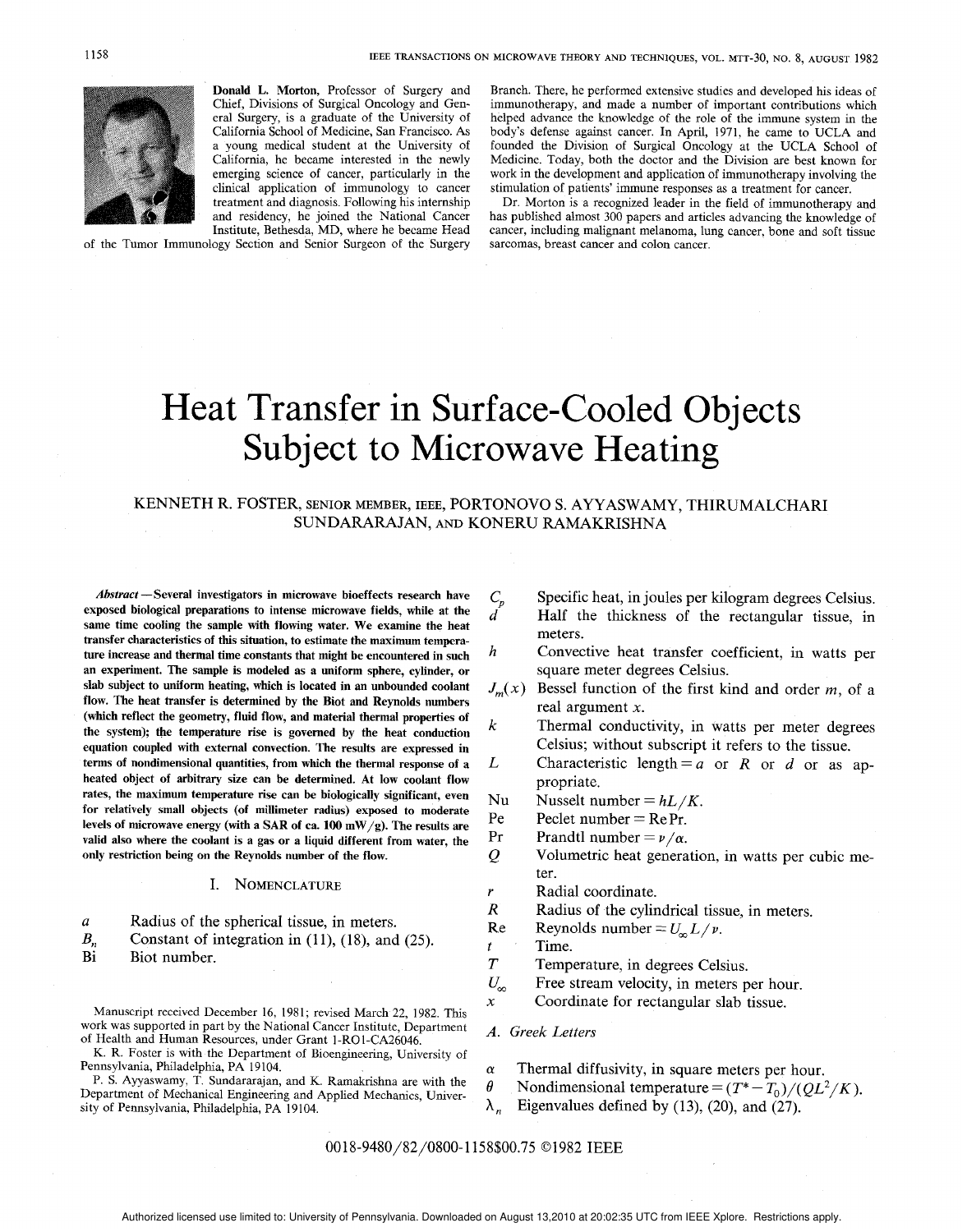- $\nu$  Kinematic viscosity of the coolant, in square meters per hour.
- $\rho$  Density, in kilograms per cubic meter.<br>  $\psi$  Transient temperature response.
- Transient temperature response.
- B. Subscripts
- Cooling period.  $\mathcal{C}_{\mathcal{C}}$
- $D$  Based on the diameter.
- eq Equivalent.
- $f$  Coolant fluid.<br>max Maximum.
- Maximum.
- Ss Steady-state.
- o Corresponding to  $Re = 0$ .
- 0 At  $t=0$  or  $r\rightarrow\infty$ .
- C. Superscript
- \* ,. Dimensional quantity.
- Of cylindrical object.
- Of rectangular object.

#### H. INTRODUCTION

IT IS WELL known that tissues, when exposed to microwave or radiowave heating, heat up as the electromagnetic energy is absorbed. An important problem in T IS WELL known that tissues, when exposed to microwave or radiowave heating, heat up as the elecmicrowave bioeffects research is to distinguish between effects that are produced directly by the electromagnetic fields, and those that are a consequence of the heating alone. To address this problem, several experiments have been performed in which a small biological preparation (such as nerve bundle, eye lens, or a small pipette filled with a cellular suspension) is exposed to a relatively intense electromagnetic field (with time averaged Specific Absorption Rate (SAR) sometimes as high as 1.5  $W/g$ ) while being cooled with a flowing liquid on its outside surface [1]-[6]. Because of the critical dependence of the temperature on the heat transfer properties of the object and coolant, it is desirable to develop suitable theoretical models to describe the thermal characteristics of the situation. An appropriate model can be used to estimate the magnitude of the temperature increase that will occur in the heated preparation and can help in defining the flow properties required to obtain sufficient cooling. To our knowledge, no such model has previously been developed for this class of microwave bioeffects experiments.

In this study, we examine the thermal characteristics of a tissue, subject to uniform electromagnetic heating and convective cooling on the outside. The tissue geometry is modeled as a sphere, circular cylinder, or rectangular slab. We calculate the thermal response of the object by solving the governing nondimensional equation in closed form. The solutions we obtain are quite general, and apply to heated objects of arbitrary size and composition, immersed in a coolant which could be a gas or liquid with a large possible range of flow rates, the only restriction being on the Reynolds number of the flow. Also, we estimate the minimum rate of coolant flow that is required to produce optimal cooling of the tissue, and the variation in the





Fig. 1. Three tissue geometries considered in the analysis.

temperature rise with coolant flow rate, at less than this minimum flow rate. A variational analysis of time dependent heating of irradiated tissue has recently been presented by Bardati [7]. However, our approach— obtaining exact solutions to simplified models—is likely to provide a good understanding of the heat transfer characteristics of the type of experiment considered here. The results have obvious application to other situations in which an object is subject to heating throughout its volume and to convective cooling.

#### HI. STATEMENT OF THE PROBLEM

The schematic diagram and the coordinate system for the problem are illustrated in Fig. 1. A homogeneous object is located in an unbounded, Iarninar, coolant flow and is subject to uniform internal heating at a rate Q beginning at time  $t = 0$ . In a real experiment, the object would be a small biological preparation and the cooling fluid would be water or Ringer's solution. Also, in a real situation, both the object and the coolant are simultaneously heated by the incident microwave energy to varying degrees and the coolant flow regime may not be Iaminar. The resultant mathematical problem in this latter case would be quite complex. We consider here instead a simpler case, in which the object alone is heated and it is immersed in a flowing fluid with uniform temperature  $T_0$  at a large distance from the object. Furthermore, we assume that the coolant is in a thermal steady-state, even though the tissue temperature is time dependent. This is a reasonable first approximation to the real situation and the results are likely to approximate the results obtained from a more exact analysis.

#### IV. ANALYSIS

We consider the tissue to be modeled as a sphere, a cylinder, or a rectangular slab. The tissue is initially at a uniform temperature  $T_0$ . The irradiation will cause a uni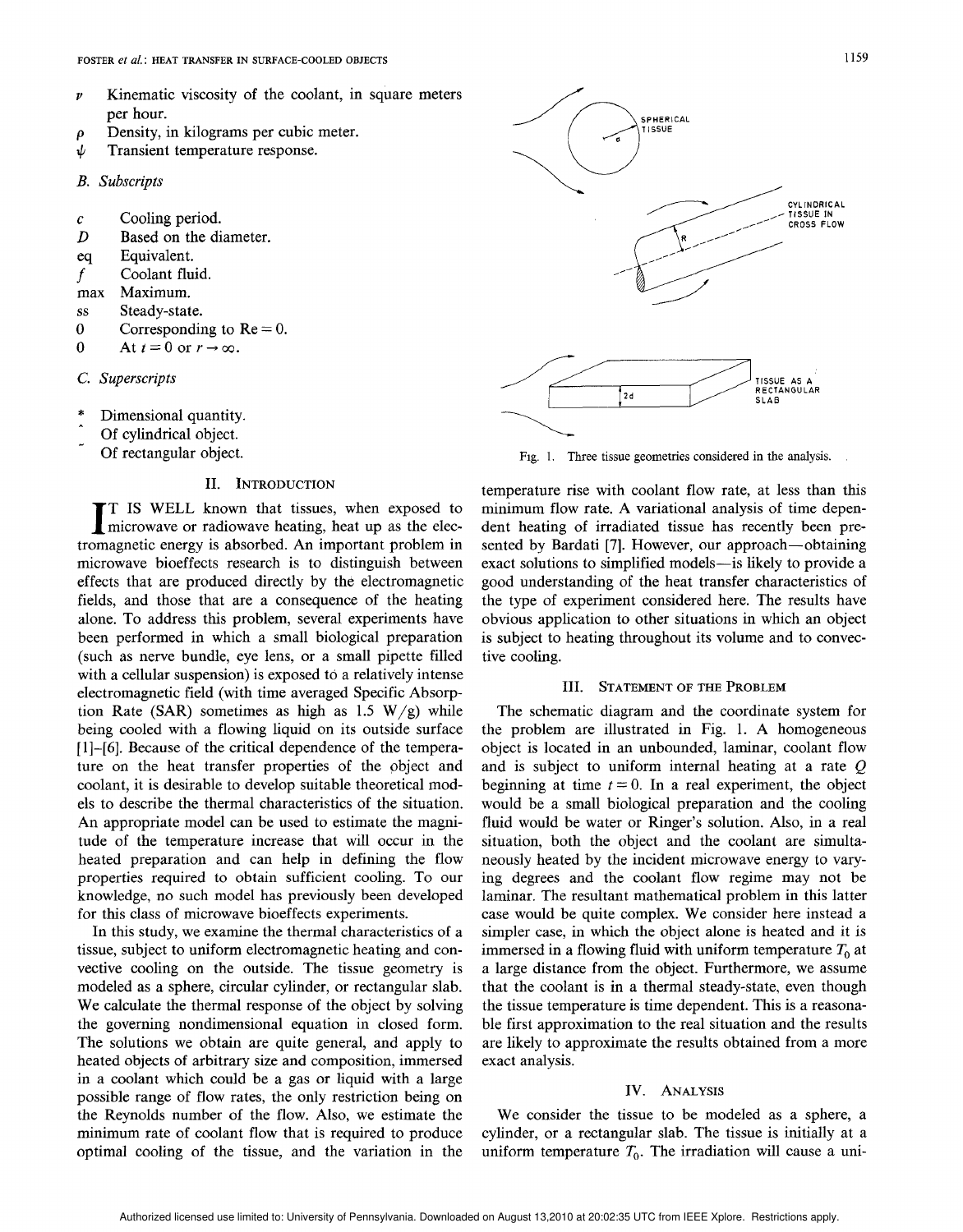form volumetric heat generation in the tissue, which is cooled by a fluid flow over its exterior surface. For purposes of convenience, we shall discuss the three separate cases as follows.

#### A. Spherical Object

We consider a sphere of radius  $a$  that is initially at uniform temperature  $T_0$ , subject to uniform heating at rate Q beginning at time  $t^* = 0$ . The governing equation for this case is

$$
\frac{1}{r^{*2}} \frac{\partial}{\partial r^{*}} \left( r^{*2} \frac{\partial T^{*}}{\partial r^{*}} \right) + \frac{Q}{k} = \frac{1}{\alpha} \frac{\partial T^{*}}{\partial t^{*}},
$$
  

$$
0 \leq r^{*} \leq a, \qquad t^{*} > 0 \tag{1}
$$

where the symbols are defined in the Nomenclature.

Equation (1) is subject to the initial condition (hereafter referred to as IC)

$$
t^* < 0 \qquad T^*(r^*, t^*) = T_0 \tag{2a}
$$

and the boundary conditions (hereafter referred to as BC'S)

$$
t^* > 0 \qquad |T^*(r^*, t^*)| < \infty \tag{2b}
$$

everywhere in the domain, and

$$
-k\frac{\partial T^*}{\partial r^*} = h(T^*-T_0), \qquad \text{on } r^*=a. \tag{2c}
$$

In  $(2c)$ , h is the heat transfer coefficient at the surface of the object, and will be estimated in a later section. In  $(1)$ we have assumed purely radial conduction and constant transport properties. Equations  $(1)$  and  $(2)$  are normalized as follows: distances are normalized by  $a$ , temperatures by  $(T^* - T_0)/(Qa^2/k)$ , and time by  $a^2/\alpha$ . Then the nondimensional formulation can be written as follows:

$$
\frac{1}{r^2} \frac{\partial}{\partial r} \left( r^2 \frac{\partial \theta}{\partial r} \right) + 1 = \frac{\partial \theta}{\partial t}
$$
 (3)

with IC

$$
t<0 \qquad \theta(r,t)=0 \tag{4a}
$$

and BC'S

$$
t > 0 \qquad |\theta(r, t)| < \infty \tag{4b}
$$

everywhere in the domain, and

$$
\frac{\partial \theta}{\partial r} = -Bi\theta, \quad \text{on } r = 1.
$$
 (4c)

Here Bi is the Biot number (equal to  $ha/k$ ) which is the ratio of the internal to external thermal resistance of the body.

Now we write

$$
\theta(r,t) = \theta_{ss}(r) + \Psi(r,t) \tag{5}
$$

where  $\theta_{ss}(r)$  is the steady-state solution and  $\Psi(r, t)$  is the transient response. Substitution of (5) into (3) and (4) leads to

$$
\frac{1}{r^2} \frac{\partial}{\partial r} \left( r^2 \frac{d\theta_{ss}}{dr} \right) + 1 = 0 \tag{6}
$$

with BC'S

$$
|\theta_{\rm ss}(r)| < \infty \tag{7a}
$$

everywhere in the domain, and

$$
\frac{d\theta_{ss}}{dr} = -\operatorname{Bi}\theta_{ss}, \qquad \text{on } r = 1 \tag{7b}
$$

and

$$
\frac{1}{r^2}\frac{d}{dr}\left(r^2\frac{\partial\Psi}{\partial r}\right) = \frac{\partial\Psi}{\partial t}
$$
\n(8)

with IC'S

$$
t<0 \qquad \Psi(r,t)=-\theta_{ss}(r), \qquad 0\leq r\leq 1 \qquad (9a)
$$

and BC'S

$$
t > 0 \, |\Psi(r, t)| < \infty \tag{9b}
$$

everywhere in the domain, and

$$
\frac{\partial \Psi}{\partial r} = -\operatorname{Bi} \Psi, \qquad \text{on } r = 1. \tag{9c}
$$

The solution of (6) subject to conditions in (7) is

$$
\theta_{\rm ss}(r) = \frac{-r^2}{6} + \frac{1}{3 \,\text{Bi}} + \frac{1}{6} \tag{10}
$$

and that of (8) and (9) is

$$
\Psi(r,t) = \sum_{n=0}^{\infty} B_n \frac{\sin \lambda_n r}{r} e^{-\lambda_n^2 t}.
$$
 (11)

In (11), the constants  $B_n$  are given by

$$
B_n = \frac{\frac{\sin \lambda_n}{3\lambda_n^2} + \frac{\cos \lambda_n}{\lambda_n^3} - \frac{\sin \lambda_n}{\lambda_n^4} + \frac{1}{3 \text{Bi}} \left[ \frac{\cos \lambda_n}{\lambda_n} - \frac{\sin \lambda_n}{\lambda_n^2} \right]}{\left[ \frac{1}{2} - \frac{\sin 2\lambda_n}{4\lambda_n} \right]}.
$$
(12)

In the above, the eigenvalues  $\lambda_n$  are the roots of the characteristic equation

$$
1 - \lambda \cot \lambda = \text{Bi.} \tag{13}
$$

A concise listing of  $\lambda_n$  as functions of Bi is given by Myers [8].

When the object reaches a steady-state, the heating is discontinued and the preparation is allowed to cool. For this case, the governing differential equation is the same as (3), except that the heat generation term does not appear. The boundary conditions also have the same form as (4b, c). The initial conditions for the cooling case are

$$
t < 0 \qquad \theta_c(r, t) = \theta_{ss}(r)
$$

where the subscript  $c$  denotes cooling. It immediately follows that

$$
\theta_{\epsilon}(r,t)=-\Psi(r,t).
$$

## **B.** Cylindrical Object

The cylindrical tissue is taken to experience a crossflow of the coolant. The circular cylinder is of radius  $R$  and is sufficiently long that the end effects are negligible. The heat flow is then in the radial direction only. The governing differential equation and the associated conditions are (in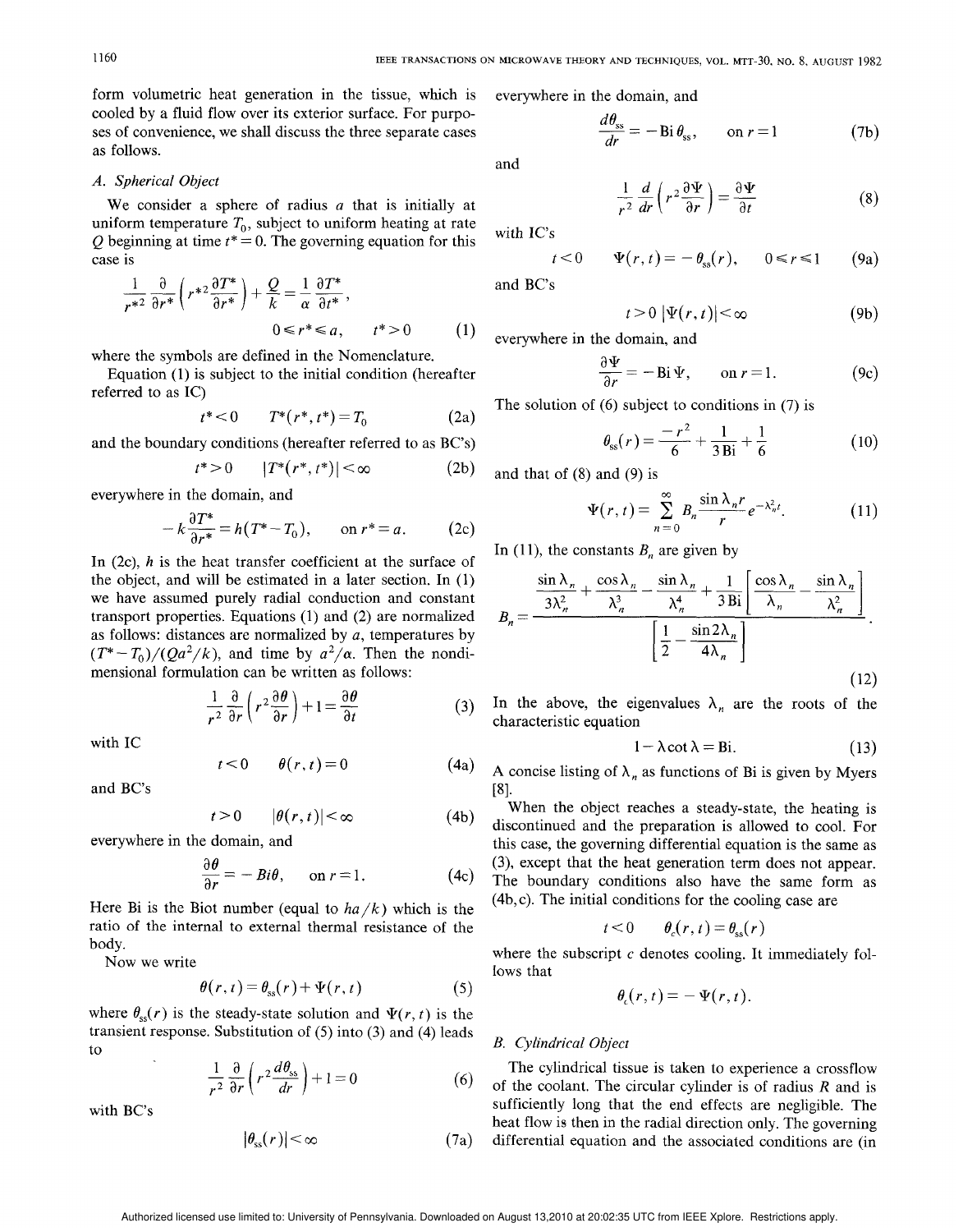the nondimensional form)

$$
\frac{1}{r}\frac{\partial}{\partial r}\left(r\frac{\partial\hat{\theta}}{\partial r}\right)+1=\frac{\partial\hat{\theta}}{\partial t}, \qquad t>0, \qquad 0\leq r\leq 1 \quad (14)
$$

with IC

$$
t < 0 \qquad \hat{\theta}(r, t) = 0 \tag{15a}
$$

and BC'S,

$$
|\hat{\theta}(r,t)| < \infty \tag{15b}
$$

everywhere in the domain, and

$$
\frac{\partial \hat{\theta}}{\partial r} = -\widehat{\mathbf{B}} \hat{\mathbf{i}} \hat{\theta}, \qquad \text{on } r = 1.
$$
 (15c)

In the above,  $\hat{\theta}$  is the nondimensional temperature equal to  $(T^* - T_0)/(QR^2/k)$ , the radial distance is normalized by R, the time by  $R^2/\alpha$ , and Bi  $\equiv (\hat{h}R/k)$ . The carat () is used to indicate cylindrical geometry. Following a procedure similar to the spherical case, we let

$$
\hat{\theta}(r,t) = \hat{\theta}_{\rm ss}(r) + \hat{\Psi}(r,t) \tag{16}
$$

where

$$
\hat{\theta}_{\rm ss}(r) = \frac{-r^2}{4} + \frac{1}{2\widehat{\rm Bi}} + \frac{1}{4} \tag{17}
$$

is the steady-state solution, and

$$
\hat{\Psi}(r,t) = \sum_{n=0}^{\infty} \hat{B}_n J_0(\lambda_n r) e^{-\lambda_n^2 t} \tag{18}
$$

is the transient response.  $\hat{B}_n$  can be determined as

 $\sim$ 

$$
\hat{B}_n = -\frac{\left[\text{Bi}\,J_2(\lambda_n) + \lambda_n J_1(\lambda_n)\right]}{\text{Bi}\,\lambda_n^2 \left[J_0^2(\lambda_n) + J_1^2(\lambda_n)\right]}.
$$
\n(19)

The eigenvalues  $\lambda_n$  are the roots of the characteristic equation

$$
\lambda J_1(\lambda) = \widehat{\mathbf{Bi}} J_0(\lambda) \tag{20}
$$

where  $J_m(X)$  are the Bessel functions of the first kind and order *m*. The eigenvalues  $\lambda_n$  are also given in [8].

When the steady-state is reached, the tissue is allowed to cool. For the cooling case, the temperature distribution is given by

$$
\hat{\theta}_c(r,t)=-\hat{\Psi}(r,t).
$$

#### C. Rectangular Slab

We shall consider a finite slab of thickness  $2d$  and lateral dimensions which are large compared to the thickness, so that the gradients in those directions are negligible. We will only solve the heat transfer equation in one dimension, but employ a three-dimensional model to estimate the heat transfer coefficient  $\bar{h}$ . The midplane between the two faces (top and bottom) is then considered as an adiabatic surface. The nondimensional governing differential equation and the associated conditions are

$$
\frac{\partial^2 \tilde{\theta}}{\partial x^2} + 1 = \frac{\partial \tilde{\theta}}{\partial t}
$$
 (21)

with IC

$$
t < 0 \qquad \tilde{\theta}(x, t) = 0 \tag{22a}
$$

and BC'S

$$
t>0
$$
  $\frac{\partial \theta}{\partial x} = 0$ , at  $x = 0$  (22b)

$$
\frac{\partial \theta}{\partial x} = -\tilde{\mathbf{B}} \mathbf{i} \, \tilde{\theta}, \qquad \text{at } x = 1. \tag{22c}
$$

Here  $x = x^*/d$  and  $\tilde{B}i = \tilde{h}d/k$ . The tilde ( $\tilde{b}$ ) is used to indicate the rectangular geometry. We write

$$
\tilde{\theta}(x,t) = \tilde{\theta}_{ss}(x) + \tilde{\Psi}(x,t) \tag{23}
$$

where  $\tilde{\theta}_{\rm sc}(x)$  and  $\tilde{\Psi}(x, t)$  can be shown to be

$$
\tilde{\theta}_{\rm ss}(x) = -\frac{1}{2}x^2 + \frac{1}{2} + \frac{1}{\tilde{\mathbf{B}}i} \tag{24}
$$

and

$$
\tilde{\Psi}(x,t) = \sum_{n=0}^{\infty} \tilde{B}_n \cos \lambda_n x e^{-\lambda_n^2 t}.
$$
 (25)

The coefficients  $\tilde{B}_n$  and  $\tilde{\lambda}_n$  in (25) are determined from

$$
\tilde{B}_n = \frac{\left[\frac{\sin \lambda_n}{2\lambda_n} + \frac{\cos \lambda_n}{\lambda_n^2} - \frac{\sin \lambda_n}{\lambda_n^3}\right]}{\left[\frac{1}{2} + \frac{1}{4} \frac{\sin 2\lambda_n}{\lambda_n}\right]}
$$
(26)

and

$$
\lambda \tan \lambda = \tilde{B}i. \tag{27}
$$

For the cooling case

$$
\tilde{\theta}_c(x,t) = -\tilde{\Psi}(x,t). \tag{28}
$$

#### V. EVALUATION OF THE HEAT TRANSFER **COEFFICIENTS**

The heat transfer coefficients  $h$  used in the definitions of Bi, Bi, and Bi are evaluated from the steady-state Nusselt number correlations available in the heat transfer literature. These correlations summarize experimental data over very wide ranges of experimental conditions, and reflect the thermal and hydrodynamic properties of the coolant flow. Therefore, the present results can be applied to cases in which the coolant is a liquid other than water, or even a gas, the only restriction being on the Reynolds number of flow. The evaluation we make is consistent with the assumption of quasi-steady-state of the coolant heat transfer. The calculation of the heat transfer itself will be made on the basis of the temperature difference between the tissue surface and the bulk temperature of the coolant.

1) For a spherical object, the following correlation is taken from Gebhart (9):

$$
Nu_{D} = \frac{2ha}{k_f} = 2.0 + 0.6 \text{ Re}_{D}^{1/2} \text{Pr}^{1/3},
$$

for  $1 < Re<sub>p</sub> < 7 \times 10^4$ . (29)

Here  $Nu<sub>D</sub>$  and  $Re<sub>D</sub>$  are, respectively, the Nusselt and Reynolds numbers which are based on the diameter of the sphere (cf. Nomenclature), and Pr is the Prandtl number of the coolant. The constant 2.0 in (29) is the Nusselt number for a stagnant coolant bounding the sphere ( $Re_b = 0$ ).

Authorized licensed use limited to: University of Pennsylvania. Downloaded on August 13,2010 at 20:02:35 UTC from IEEE Xplore. Restrictions apply.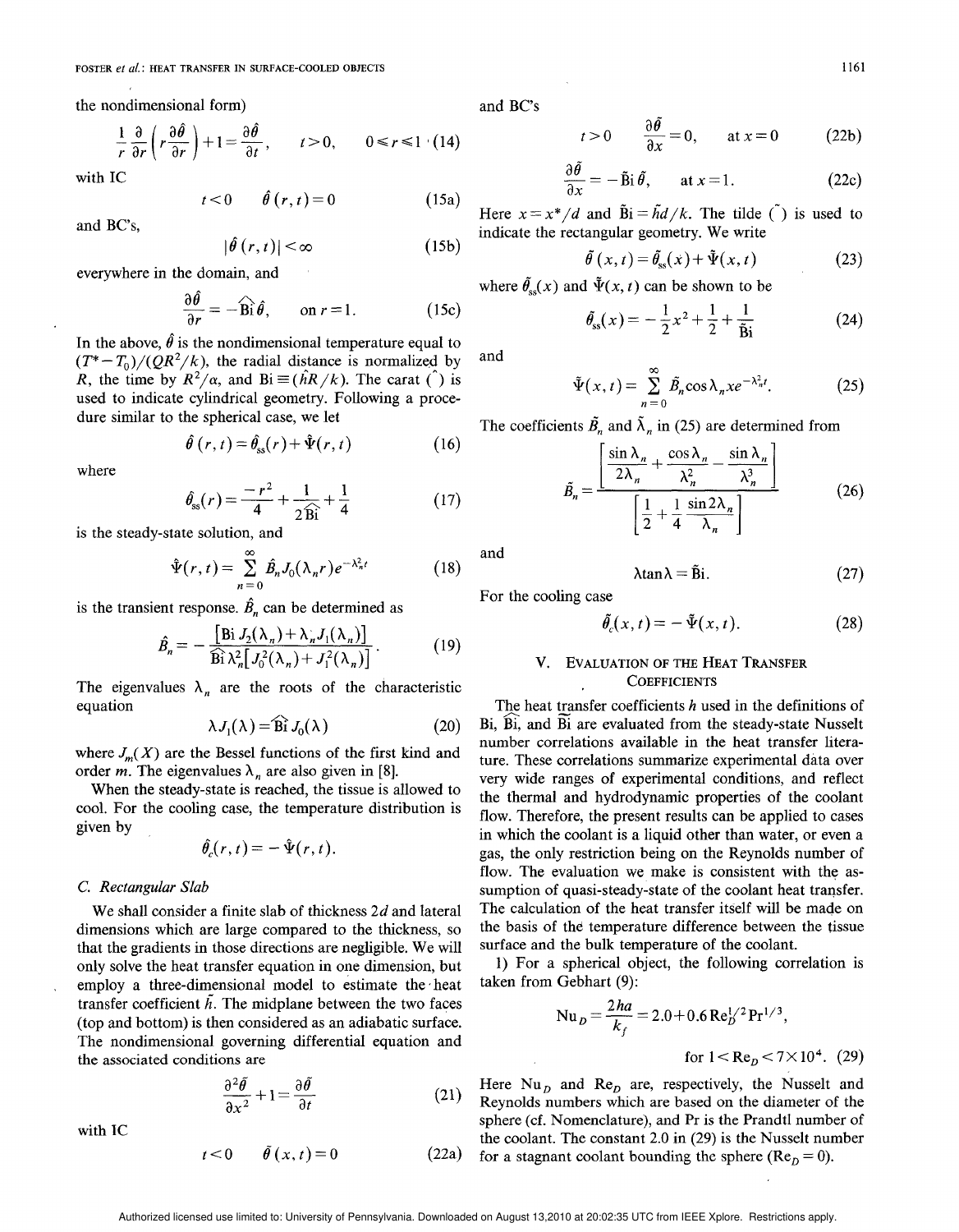2) For a cylindrical object, the following correlation suggested by Churchill and Bernstein (10) is used:

$$
\hat{\mathbf{N}}\mathbf{u}_D = \frac{2\hat{h}R}{k_f} = 0.3 + \frac{0.62 \hat{\mathbf{R}} \mathbf{e}_D^{1/2} \mathbf{Pr}^{1/3}}{\left[1 + \left(\frac{0.4}{\mathbf{Pr}}\right)^{2/3}\right]^{1/4}}
$$
(30)

for  $0.04 < \hat{R}e_p < 4000$ . Again,  $\hat{N}u_p$  and  $\hat{R}e_p$  are based on the cylinder diameter.

3) For a rectangular slab of finite thickness there are no correlations that are available in published literature. A general solution to this problem is quite difficult; even to experimentally determine a suitable heat transfer correlation for the flow past a heated, finite thickness, finite slab, the task is formidable. Instead, it is customary to approximate the problem by making suitable assumptions. In this paper we set

$$
\tilde{\mathbf{N}}\mathbf{u}_{D_{\text{eq}}} = \frac{\tilde{h}D_{\text{eq}}}{k_f} = \tilde{\mathbf{N}}\mathbf{u}_{\text{conduction}} + \tilde{\mathbf{N}}\mathbf{u}_{\text{convection}}.\tag{31}
$$

The  $\rm Nu_{\,\rm conduction}$  is evaluated by approximating the rectangular slab as a solid bounded by two circular disks, one at the top and the other at the bottom. The total surface area of the disk will equal the surface area of the slab. The analytical solution to the heat conduction problem of a circular disk in a stagnant fluid is given by Carslaw and Jaegar [11]. From this, it follows that, for our problem

$$
\tilde{N}u_{\text{conduction}} \approx \frac{4}{\sqrt{\pi}} = \frac{2hR_{\text{eq}}}{k} \tag{32}
$$

where  $R_{eq}$  is the radius of the equivalent circular disk. Next, the  $\overline{\text{Nu}}_{\text{convection}}$  is evaluated on the assumption that the slab could be replaced by an equivalent sphere. Then we can write

$$
\tilde{\mathbf{N}}\mathbf{u}_{\text{convection}} = \frac{hD_{\text{eq}}}{k_f} = 0.6 \,\tilde{\mathbf{R}} \mathbf{e}_{D_{\text{eq}}}^{1/2} \mathbf{P} \mathbf{r}^{1/3}.
$$
 (33)

In (33),  $D_{eq}$  is the diameter of an equivalent sphere whose surface area equals the surface area of the slab.

Since we have developed an expression for the Nu on an approximate basis, it is worthwhile to examine the validity or appropriateness of the results obtained. In this context, Brenner [12] has published solutions to the heat transfer problem of flow past an arbitrarily shaped body. His solutions are limited to the range of low Peclet numbers  $(Pe = Pr \cdot Re)$ . Brenner's analysis is by asymptotic methods and he offers the result for Pe <1

$$
\frac{Nu}{Nu_0} = 1 + \frac{Nu_0 Pe}{8} + 0(Pe^2)
$$
 (34)

where  $Nu_0$  is the Nusselt number for the stagnant fluid case. In (34), the characteristic length is the largest length of the arbitrarily shaped body. For a sphere, this would be the diameter, and for a rectangular slab this would be the principal diagonal. Brenner's equation will be used as a check on the correlations employed in our paper, in the next section.



Fig 2. Nondimensional temperature  $(\theta)$  versus time (*t*) at the center of the tissue sphere, for coolant flow rates with Reynolds numbers of O, 0.5, and 5.0.

#### VI. RESULTS AND DISCUSSION

The transient temperature distributions during the heat up and cooling of a spherical, a cylindrical, and a rectangular slab tissue are calculated for different flow Reynolds numbers. In these calculations we have used the following values for the tissue properties:

density: 
$$
\rho_{\text{tissue}} = \rho_{\text{water}}
$$
  
thermal conductivity:  $k_{\text{tissue}} = 0.7k_{\text{water}}$   
specific heat:  $C_{p_{\text{tissue}}} = 0.7C_{p_{\text{water}}}$ .

The properties are evaluated at a temperature  $T_0 = 30^{\circ}$ C.

Fig. 2 shows the nondimensional temperature  $\theta$  versus nondimensional time t, at the center  $r = 0$  of a spherical tissue for  $Re_b = 0$ , 0.5, and 5. At any given time t, the maximum temperature occurs at the center of the sphere; the maximum value is attained during the steady-state of the heating period. The nondimensional, maximum temperature at the center of the sphere, in the steady-state, follows from (10) to be

$$
\theta_{\text{max}} = \frac{1}{6} + \frac{1}{3 \text{Bi}}.
$$
 (35)

It is seen from (35) that the maximum temperature attained decreases with increasing Reynolds numbers, which is an expected consequence of the higher rate of heat removal from the surface of the tissue. However, for Reynolds numbers greater than about 5, the maximum temperature very quickly approaches its limiting value of 1/6. This behavior is evident from Fig. 2. It is also observed from Fig. 2 that the steady-state is attained faster with increasing Reynolds number. The time taken to attain a steady-state is determined by the time constants of the problem, which appear as eigenvalues in (11), (18), and  $(25)$ . A high Re results in a high Bi and the associated eigenvalues are large [8]. For objects with comparable characteristic dimensions  $(a, R, d)$ , these eigenvalues increase in the following order: slab, cylinder, and sphere. (This is not surprising in view of the greatly different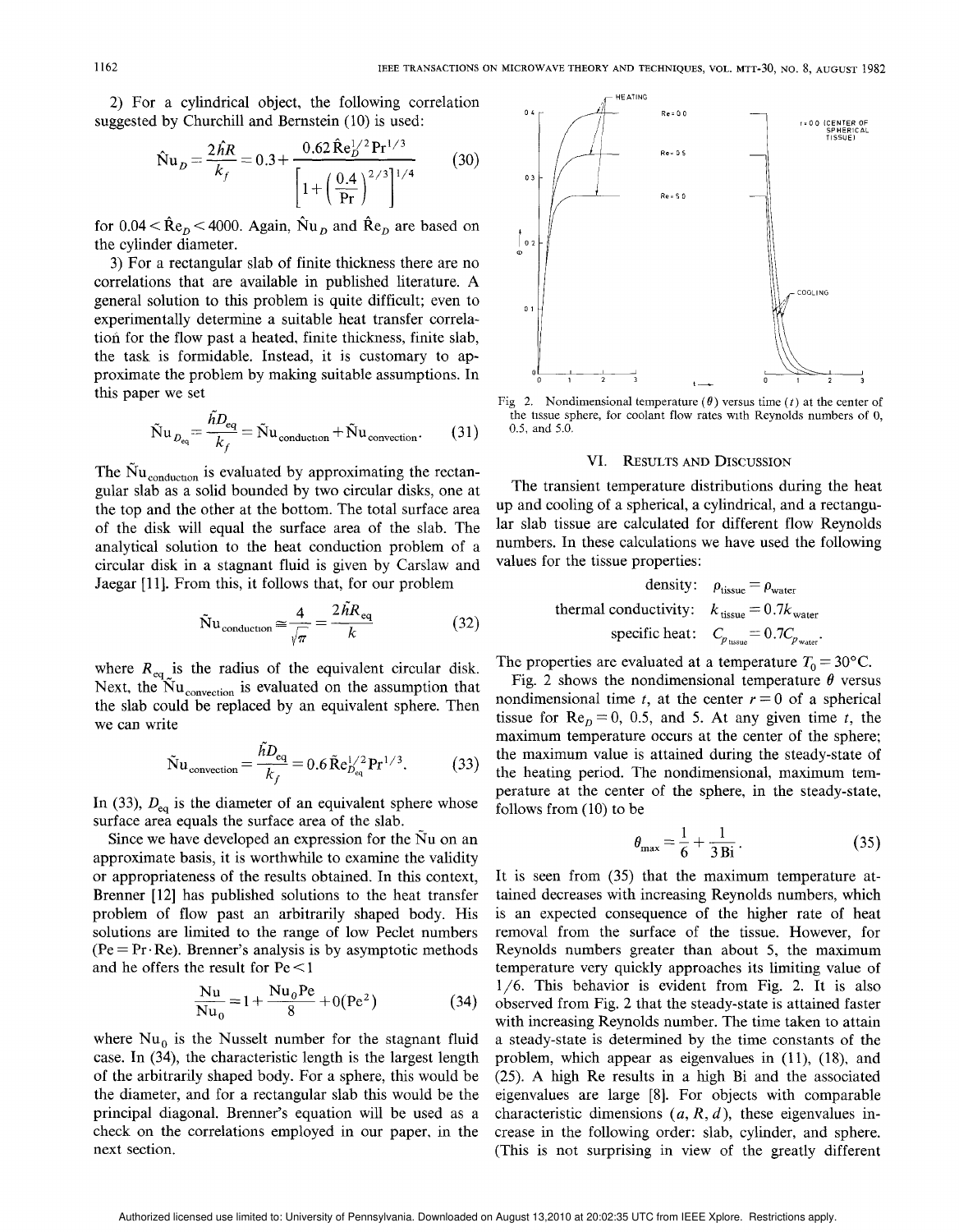

Fig. 3. Nondimensional temperature  $(\theta)$  versus nondimensional time  $(t)$  at different radial locations in the tissue sphere, assuming a coolant flow with Reynolds number 0.5. The radius of the sphere is  $1$  in nondimensional units.



Fig. 4. Nondimensional temperature  $(\theta)$  versus nondimensional time  $(t)$  on the centerline of a cylindrical object, for coolant flows with Reynolds numbers 0.5 and 5.0.

surface to volume ratios of these objects.) In each case, the lowest eigenvalue dominates, and the approach to the steady-state resembles an exponential process.

Fig. 3 shows the nondimensional temperature  $\theta$  versus dimensionless time  $t$  for the spherical tissue. The Re is fixed at 0.5 and the values are given for three different radial locations  $r = 0$ , 0.5, and 1.0. All the curves in Fig. 3 correspond to the same set of time constants. Thus the time taken to reach steady-state is the same for all radial locations. At any time  $t$ , during heating or cooling, the temperature  $\theta$  is higher as we move towards the center of the sphere. Since the time taken to attain the steady-state is independent of the radial location, the heating or cooling rate (temperature change/time) is higher as we approach the center.

Fig. 4 shows the nondimensional temperature  $\theta$  versus time t at the center,  $r = 0$ , of a cylindrical tissue. The results are for  $\hat{R}e_{p} = 0.5$  and 5. There is no curve corresponding to  $\hat{R}e_n = 0$  because for an infinitely long cylinder with stagnant fluid on the outside, no steady-state solution exists [9]. The heating and cooling curves are similar to those found for the sphere, except that the time constants



Fig. 5. Nondimensional temperature  $(\theta)$  versus nondimensional time  $(t)$  for different radial locations in the cylindrical tissue, for coolant flow with a Reynolds number of 0.5. The diameter of the cylinder is 1 in nondimensional units.



Fig. 6. Dimensional temperature (in degrees Celsius) versus dimensional time (in seconds) at the center of a heated tissue cylinder and sphere, assuming a heating rate Q of 100 mW/cm<sup>3</sup>, and a Reynolds number of flow of the coolant of 0.5.

are larger. Fig. 5 shows the variation of  $\theta$  with t at Re = 0.5 and at three radial locations  $r = 0$ , 0.5, and 1.0. Also, the nondimensional temperature levels attained for a cylindrical tissue are higher than those for an equivalent spherical tissue, as expected because a cylindrical object has lesser surface area for heat transfer per unit volume compared to an equivalent spherical object. Fig. 6 offers a comparison between the dimensional temperature at the center that is attained in a cylinder and a sphere for the same heat generation of  $Q = 100$  mW/cm<sup>3</sup>. The Re<sub>p</sub> for the external flow is fixed at 0.5. The tissue dimensions are  $a = R = 1$ mm.

Fig. 7 shows the variation of  $\theta$  with t, at the midplane of a rectangular slab of tissue. The  $\text{Re}_{D_{\mu\nu}}$  values studied are 0.5 and 5. The tissue dimensions are taken to be 1 cm $\times$ 1  $\text{cm} \times 0.2$  cm. The slab has the longest thermal response time, for equivalent size structure, of the three different geometries investigated in this paper. As mentioned earlier, we choose to compare our results with those of Brenner [12], which are applicable for the cases where  $Pe < 1$ . In our problem,  $Pr \sim 5$ . Therefore, a meaningful comparison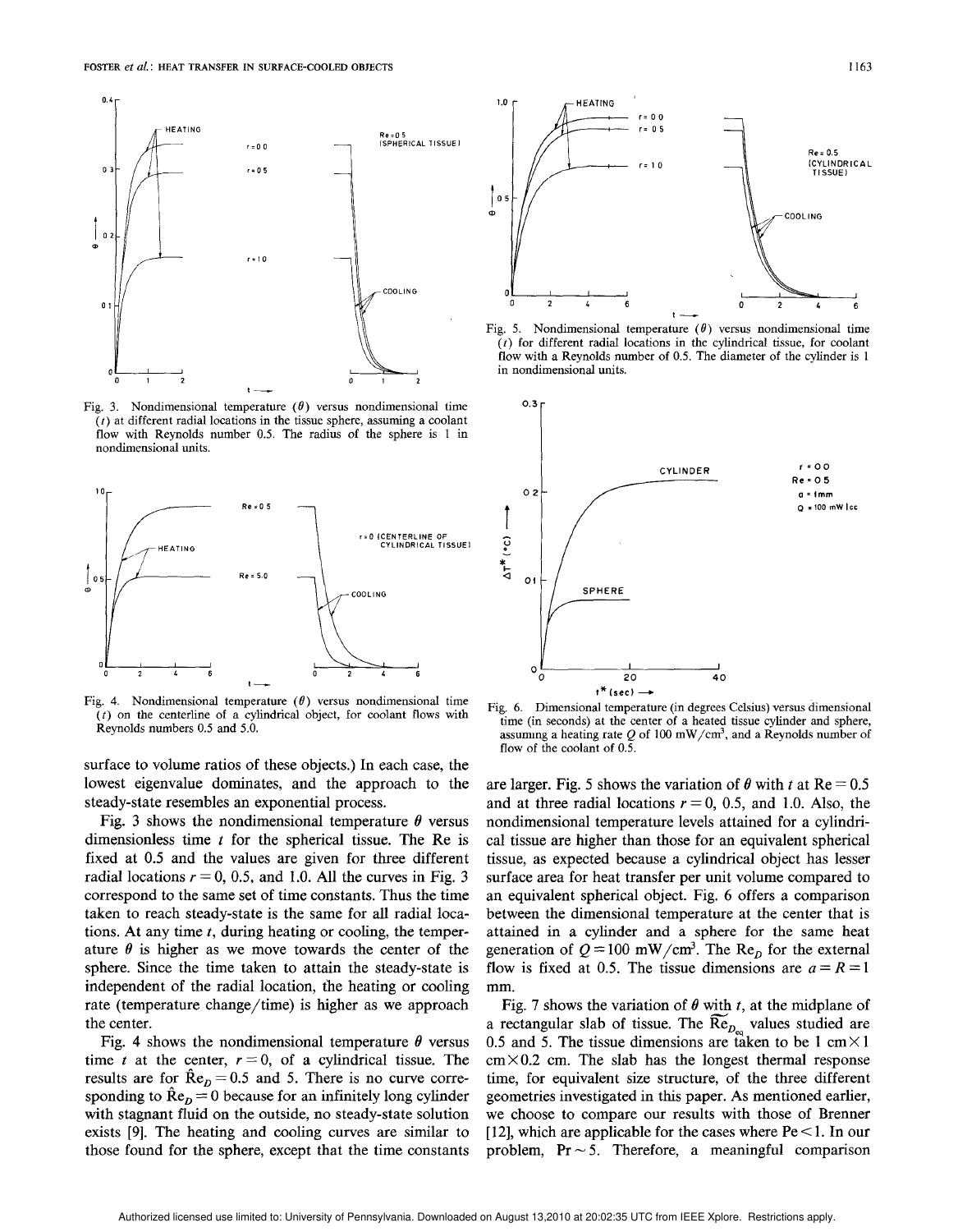

Fig. 7. Nondimensional temperature  $(\theta)$  versus nondimensional time  $(t)$  in the midplane of a tissue slab, assuming Reynolds numbers of the coolant flow of 0,5 and 5,0.



Fig. 8. The maxrmum temperature gradient, m degrees Celsius per centimeter at the surface of the tissue sphere, for two different Reynolds numbers.

TABLE I COMPARISON OF NUSSELT NUMBERS Sphere | Rectangular Slab Brenner's Eq. (Ref. 12) 2.320 2.602 This Study  $\begin{array}{ccc} 2.271 & 2.59 \end{array}$ 

may be made for  $Re \sim 0.1$ . Such a comparison turns out to be remarkably good (Table I).

Fig. 8 shows the dimensional radial temperature gradient  $(^{\circ}C/cm)$  versus time (seconds), evaluated at the surface of a spherical tissue (where the gradient is a maximum). The  $Re<sub>D</sub>$  studied are 0.5 and 5. The steady-state value for the dimensional temperature gradient is seen to be independent of the Reynolds number of the external flow. This value may be shown from the theory to be

$$
\left. \frac{\partial T^*}{\partial r^*} \right| = \frac{-Qa}{3k} \,. \tag{36}
$$

#### VII. CONCLUDING REMARKS

From these results, several conclusions can be drawn that are important for the kind of experiment under consideration.

1) There is a minimum Reynolds number of coolant flow required for optimum cooling. In general, for an object of a given size heated at a given SAR, higher flow velocities of the coolant will result in lower steady-state temperature increases within the object. However, beyond a certain Reynolds number (which depends on the geometry of the object) no significant decreases are obtained; the temperaure at the surface approaches that of the coolant, and the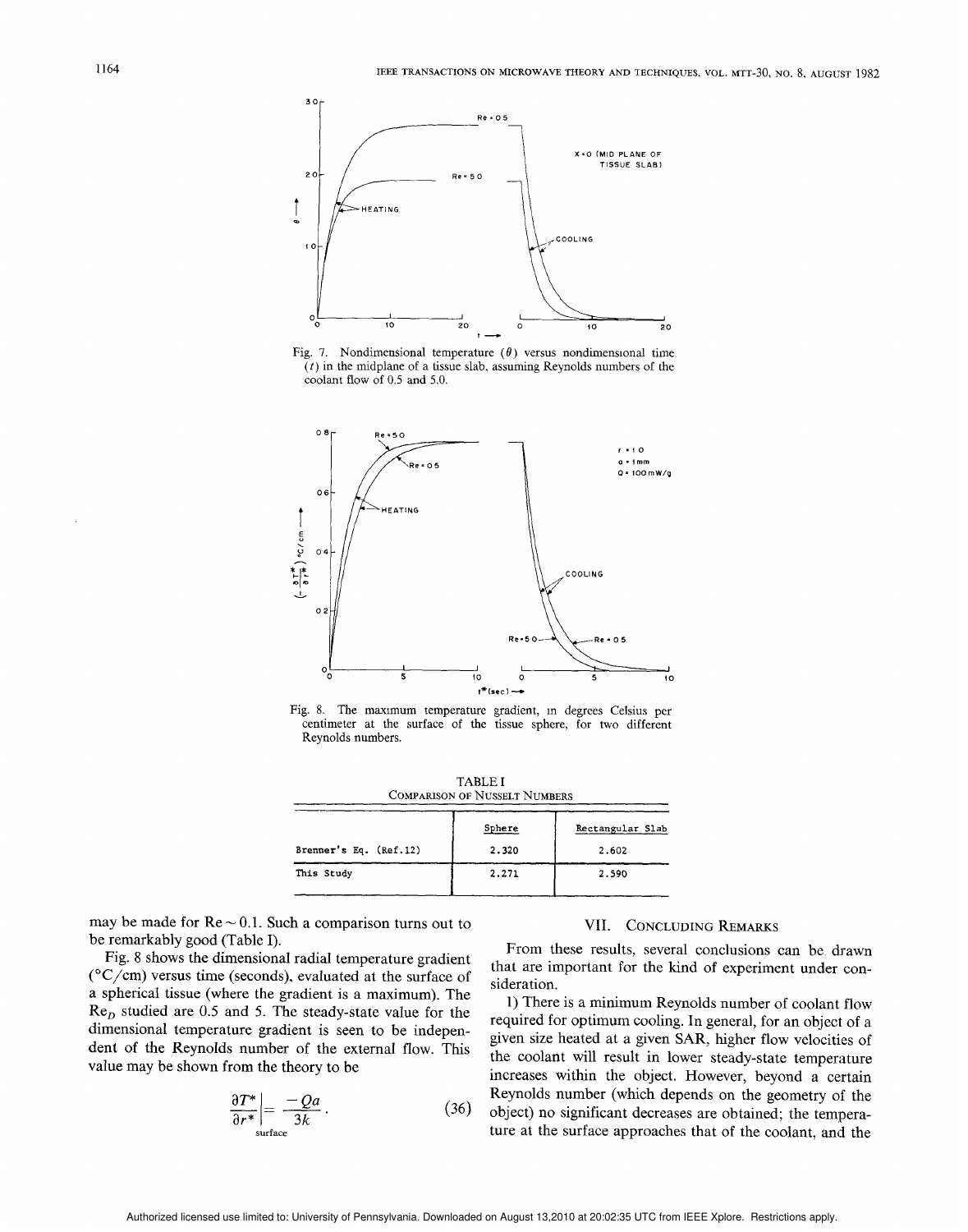temperature rise within the object is determined principally by its thermal conductivity. In an actual experiment, it is important to employ coolant flows with Reynolds numbers sufficiently high that the temperature increases in the object are at a minimum and the variations in temperature rise with (perhaps inadvertent) variations in flow rate are negligible.

The Reynolds number of coolant flow required to produce this optimum cooling can be easily obtained. We define a "transition" Reynolds number corresponding to a case where the temperature increase at the center of the object is 10 percent above that obtained in the limit of high coolant flow rate. We find

Sphere: Re<sub>D<sub>transition</sub></sub> 
$$
\simeq
$$
 4500  $(k/k_f)^2 \text{Pr}^{-2/3}$   
Cylinder: Re<sub>D<sub>transition</sub></sub>  $\simeq$  4200  $(k/k_f)^2 \text{Pr}^{-2/3}$   
Slab: Re<sub>D<sub>transition</sub></sub>  $\simeq$  1100  $\left(\frac{k}{k_f} \frac{D_{\text{eq}}}{d}\right)^2 \text{Pr}^{-2/3}$  (37)

for moderate to large Prandtl numbers ( $Pr > 1$ ). For water flow past a tissue sphere, this transition Reynolds number is about 700. For a tissue sphere of radius 1 cm, this condition corresponds to a water flow velocity of 2.5 cm/s; for a 1-mm radius sphere, it would be tenfold higher. Because of the simplifications employed in these calculations, somewhat higher flow rates should be provided in an actual experiment to ensure optimum cooling.

2) The maximum temperature difference that can be established in a tissue subjected to uniform heating is bounded by the following limits:

$$
\text{Sphere:} \quad \frac{Qa^2}{6k} \le (T^* - T_0)_{\text{max}} \le \frac{Qa^2}{6k} \left( 1 + \frac{2k}{k_f} \right) \tag{38}
$$

Cylinder: 
$$
\frac{QR^2}{4k} \le (T^* - T_0)_{\text{max}}
$$
 (39)

$$
\text{Slab:} \quad \frac{Qd^2}{2k} \le (T^* - T_0)_{\text{max}} \le \frac{Qd^2}{2k} \left\{ 1 + 0.89 \frac{k}{k_f} \frac{D_{\text{eq}}}{d} \right\}. \tag{40}
$$

For a tissue sphere of 1-cm radius whose material thermal properties are as given above, subject to a time-averaged SAR of 0.1 W/cm<sup>3</sup>, the maximum temperature rise at the center is thus within the range of 3.9–9.3"C. For a 1-mm radius sphere subject to the same SAR, the comparable range is  $0.04-0.1$  °C. Since these temperature increases are quite nonuniform throughout the preparation, they might elicit biological effects that are not observed in the simple control experiment of increasing the temperature of the bath, with no heating by microwave energy. Because of the quadratic dependence of the maximum temperature rise on the dimension of the object, the temperature rise in objects of less than millimeter dimension will be very small for any experimentally reasonable value of the SAR. This suggests the impossibility of producing biologically significant temperature gradients over cellular or macromolecular distances, even though tissue structures or macromolecules of these small dimensions might, under appropriate circumstances, absorb more electromagnetic energy per unit volume than its surroundings [13]–[15].

3) The thermal time constant, required for the sphere to reach the steady-state after the heating is begun, is of the order of  $a^2/\alpha$ . For a tissue sphere of 1-cm radius, this is several minutes; for a 1-mm radius sphere, the time constant is reduced to a few seconds.

It is interesting to examine some of the previous bioeffects experiments in view of the present results. Chou and Guy [1] exposed isolated rabbit nerve bundles to microwave fields with an estimated SAR of 1.5 W/g. The changes they observed in the conduction velocity of these bundles corresponded to a  $1^\circ$  increase in the temperature of the preparation, which was equal to the measured increase in temperature of the coolant fluid during the exposure. From (39), we expect that the maximum temperature rise in the tissue was about 0.9°C (for a I-mm radius nerve subject to maximum external cooling). It appears that, in this case, the differential heating of the nerve preparation could be significant, although the analysis of the investigators suggests that the tissue temperature for the most part was close to that of the coolant.

In contrast, in the experiments of Stewart–Dehann et al. [6], rat ocular lenses were exposed to microwave fields with SAR values in the range  $120-1200$  mW/cm<sup>3</sup>. Assuming the diameter of the lens to be 0.7 cm, we estimate that the maximum temperature increase is in the range  $0.6-6^{\circ}$ C with optimum surface cooling, and up to threefold higher with less effective cooling. In producing the observed biological responses (local tissue damage through the lens), heating effects were probably significant, although the different effects produced by pulsed versus continuouswave microwave energy with the same time-averaged SAR cannot be accounted for by this model.

#### ACKNOWLEDGMENT

We thank one of the referees from the National Cancer Institute, Department of Health and Human Resources, for helpful comments about earlier versions of the manuscript.

#### **REFERENCES**

- [1] C.-K. Chou and A. W. Guy, "Effects of electromagnetic fields on isolated nerve and muscle preparation," IEEE Trans. Microwa Theory Tech., vol. MTT-26, pp. 141–147, Mar. 1978.
- [2] K.-C. Chen and C.-J. Lin, "A system for studying effects of microwaves on cells in culture," J. Microwave Power, vol. 13, pp. 251-256, 1978.
- [3] J. R. Rabinowitz. R. B. Olcerst, and W. W. Mumford, "The description of a system to irradiate cells in culture with microwaves,' in Proc. Symp. Biol. Effects Measurements Radiofrequency/Microwaoes, (Rockville, MD), Feb. 16– 18, 1977, pp. 216–229.
- [4] D. I. McRee, "Microwave Effects on Nerve Vitality," in *Abstrac*. 1977 Int. Symp. Biological Effects Electromagnetic Waves, (Int. Union Radio Sci., Airlie, VA), Oct. 30-Nov. 4, 1977, p. 96.
- [5] P. V. K. Brown and L. E. Larsen, "Differing effects of pulsed and CW microwave energy on nerve function as detected by birefringence measurement," IEEE Trans. Microwave Theory Tech., vol MTT-28, pp 1126-1133, 1980.